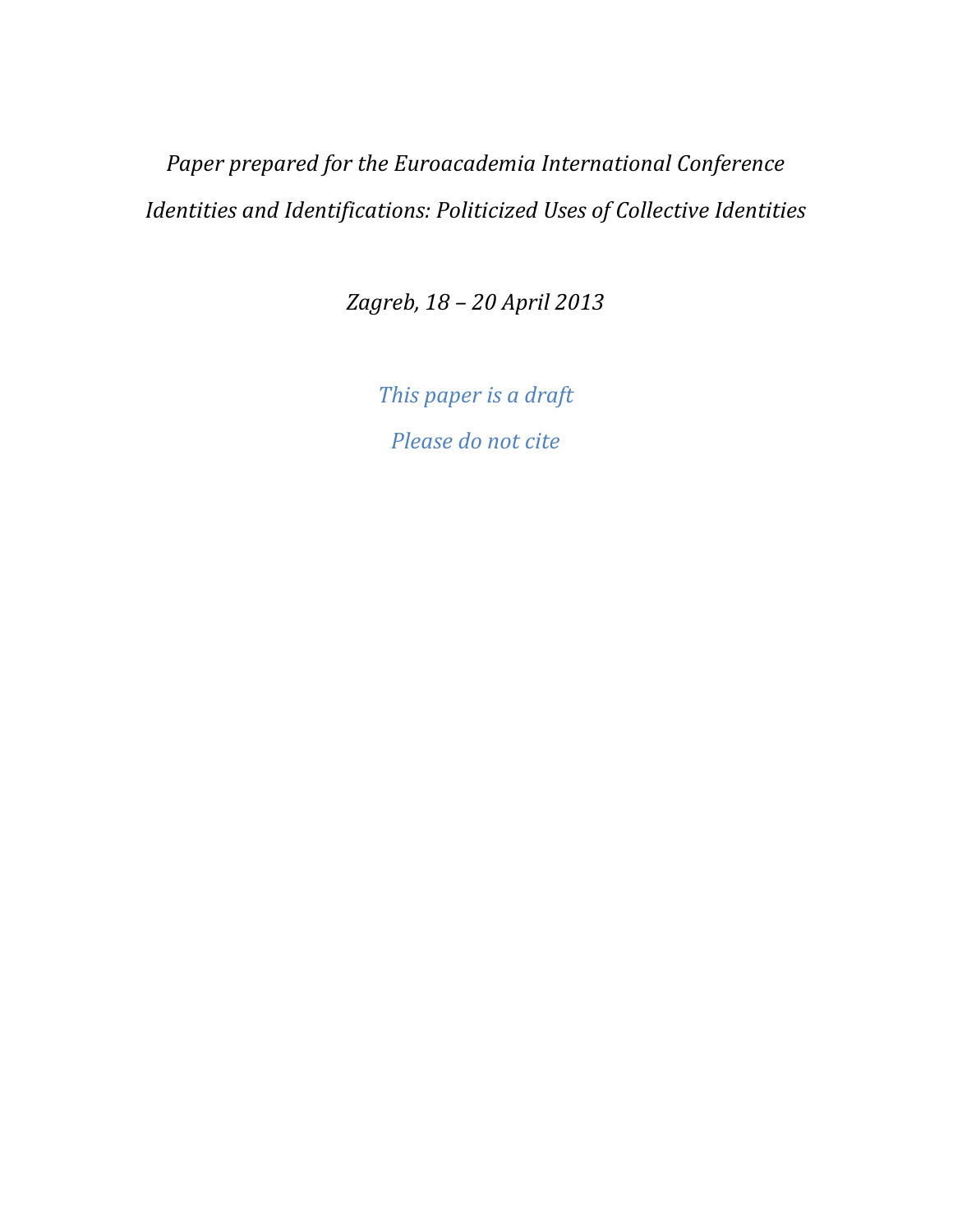# In Search of Identity: Burgenland-Croatian Perspective Aleksandra Ščukanec, Faculty of Humanities and Social Sciences Zagreb

Burgenland Croats are members of a Croatian minority who have been living in Austria (and neighbouring countries) for more than 500 years. As opposed to some Croatian minorities in other countries, in case of which various assimilation processes are visible already in the second or third generation, Burgenland Croats managed to preserve their language, culture and tradition for several centuries.

Our paper aims to give an insight into the strategies of identity construction in this Croatian community. The main issues we are dealing with are "collective" versus "individual" Burgenland Croatian identity, how this identity or these identities are constructed and what lies "beneath".

The corpus comprises materials collected when conducting a study on German-Croatian language contacts in Burgenland, notes and observations made in Burgenland. Our examples were found in literary works, media (transcripts of TV and radio programs and newspaper articles) and personal stories of some of our informants.

In our analysis two perspectives were taken into consideration: the perspective of Burgenland Croats and outsiders' perspective(s), be they Austrians, people from other (neighbouring) countries or Croats from their "old homeland". In some cases informants discuss their experience and "how the others perceive them", so in this context we could also talk about "embodied" perspectives or perspectives within perspectives.

Our analysis has shown that for the community in question the identity and nationality are closely intertwined and that identity often bears, implicitly and explicitly, a strong political dimension.

Key words: Burgenland Croats, minority, identity, language, culture

### 1. Introduction

Identity is a very complex phenomenon which we negotiate throughout our lives. Although it is crucial for each individual, it is often difficult to define it or comprehend its real importance and impact. Identity is a multilayered construct closely connected with language, culture and ethnicity, and the identity issues thus raise even more questions and pose more problems for the members of minority groups.

In this paper we will discuss how Burgenland Croats, the members of a Croatian minority group, cope with their identity. In our research several perspectives were taken into consideration. We will primarily focus on Burgenland Croats who live in Austria and analyzed their points of view. They express their own opinion and attitudes, but at the same time mention how "the others" see and perceive them. In order to give a better insight into the issues discussed, we will also include the observations of Burgenland Croats from the USA. In the analysis we will present our own notes and observations as to give an outsider's perspective on the construction of Burgenland-Croatian identity.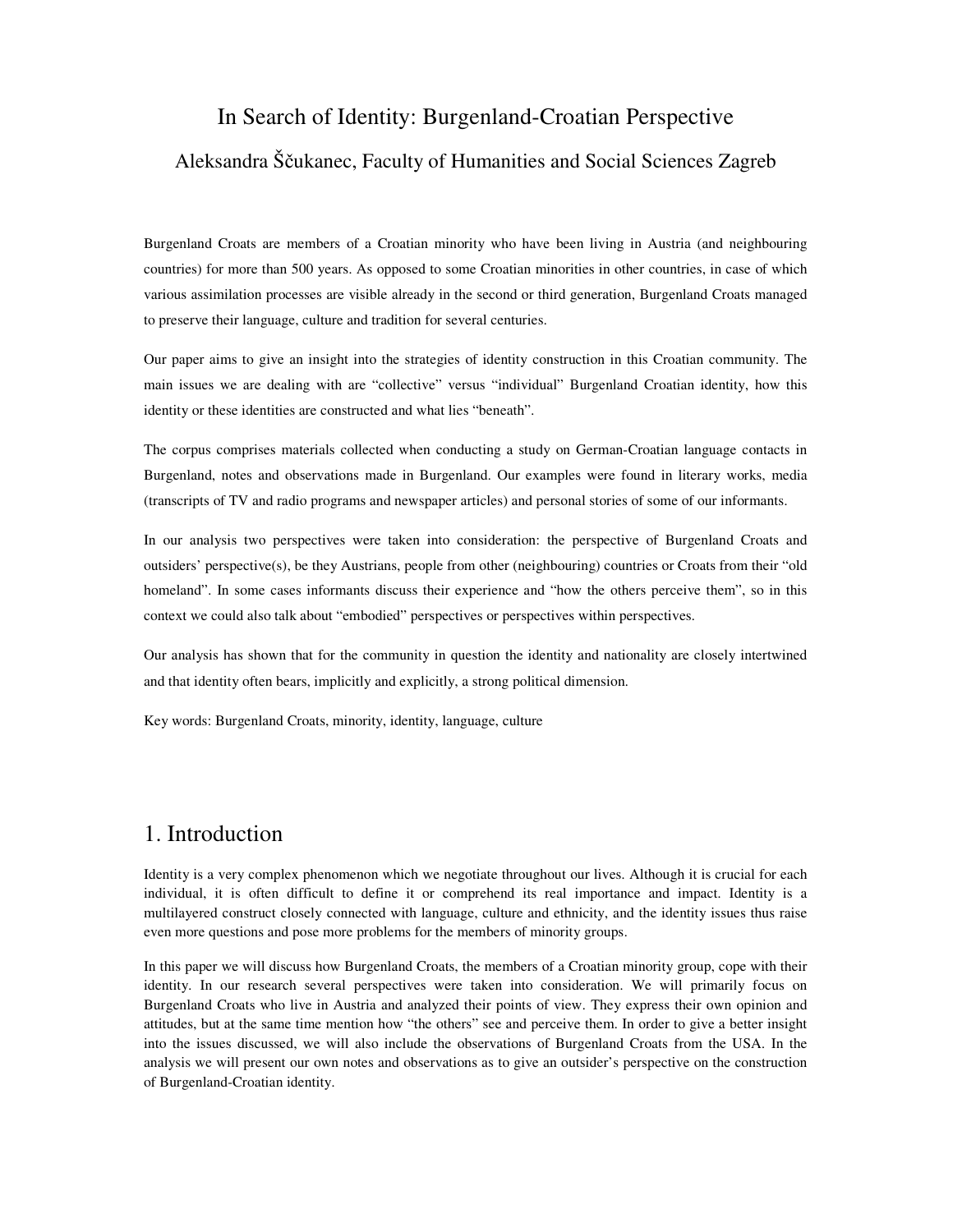## 2. Burgenland Croats

Burgenland Croats are among the oldest Croatian minority communities<sup>i</sup> which have been known to live outside its homeland for more than five centuries. The majority of Burgenland Croats today live in the Austrian province Burgenland and elsewhere in Austria, but a considerable number of them are also found in Hungary, the Slovak Republic and even in the USA.

The migration of Burgenland Croats started at the end of the  $15<sup>th</sup>$  century and lasted until 1650. The historians mention three migration periods. Although the exact number of immigrants is not known, according to some estimations in the three migration waves between 150.000 and 200.000 Croats left their homeland and settled in former West Hungary, Lower Austria, southern parts of Moravia and southern areas of today's Slovak Republic. The main reason of their migration was the war against the Turks.

In the period between the First and the Second World War and after the Second World War due to poverty many Burgenland Croats went to the USA in the search of better life. Most of them never returned and now make one of the Croatian communities in the USA with a significantly different background and history from the other Croatian communities.<sup>ii</sup>

### 3. Methodology

Since the majority of materials was collected during a large study on German-Croatian (socio)linguistic contacts, a variety of methodological tools was used. Our corpus comprises written materials which include newspaper articles, literary works and transcripts of television and radio programs. Since the study ended in 2009, for this paper we also analyzed more up-to-date materials.

32 informants participated in our study, and 5 of them were Burgenland Croats from the USA. We interviewed them and obtained their language biographies. Franceschini (2004: 228-229) defines the narrative interview / language biography as the story of an informant's life with a special attention given to the language dimension. All our informants dedicated large chunks of their biographies to identity issues, both implicitly and explicitly.

In the course of data analysis we applied the methods found in Fix / Barth (2000: 20-64) and Franceschini (2004: 123-125, 131, 137) with slight modifications. We modified our approach according to our informants. Most language biographies were obtained as an interview, but since some younger informants were shy or not comfortable to be recorded, we made a combination of interview and language biography in written form. They were asked to additionally write whatever they wish regarding the topics discussed in the interviews. Such approach gave them more time and enabled them to express all they wanted in as many words as they wanted. This proved to be useful approach since we obtained some information we did not expect but which were very useful to get a better insight in the everyday life of this community.

## 4. Socio-political situation in Burgenland

As already mentioned, Croats came to the areas they today inhabit because of the Turkish invasion. Some historians claim that the Croatian noble families such as Zrinski or Frankopani had their estates there and they invited Croats to come and revive their land. They got a certain level of autonomy and, what was extremely important for the preservation of language and culture, they were allowed to use their language in the church.

At the end of the  $16<sup>th</sup>$  century, Croats from the Lower Austria experienced forceful assimilation, especially under the rule of the emperor Maximilian II. In the  $18<sup>th</sup>$  century the assimilation processes were sweeping through the whole area resulting in German language only in schools, and officially in the church.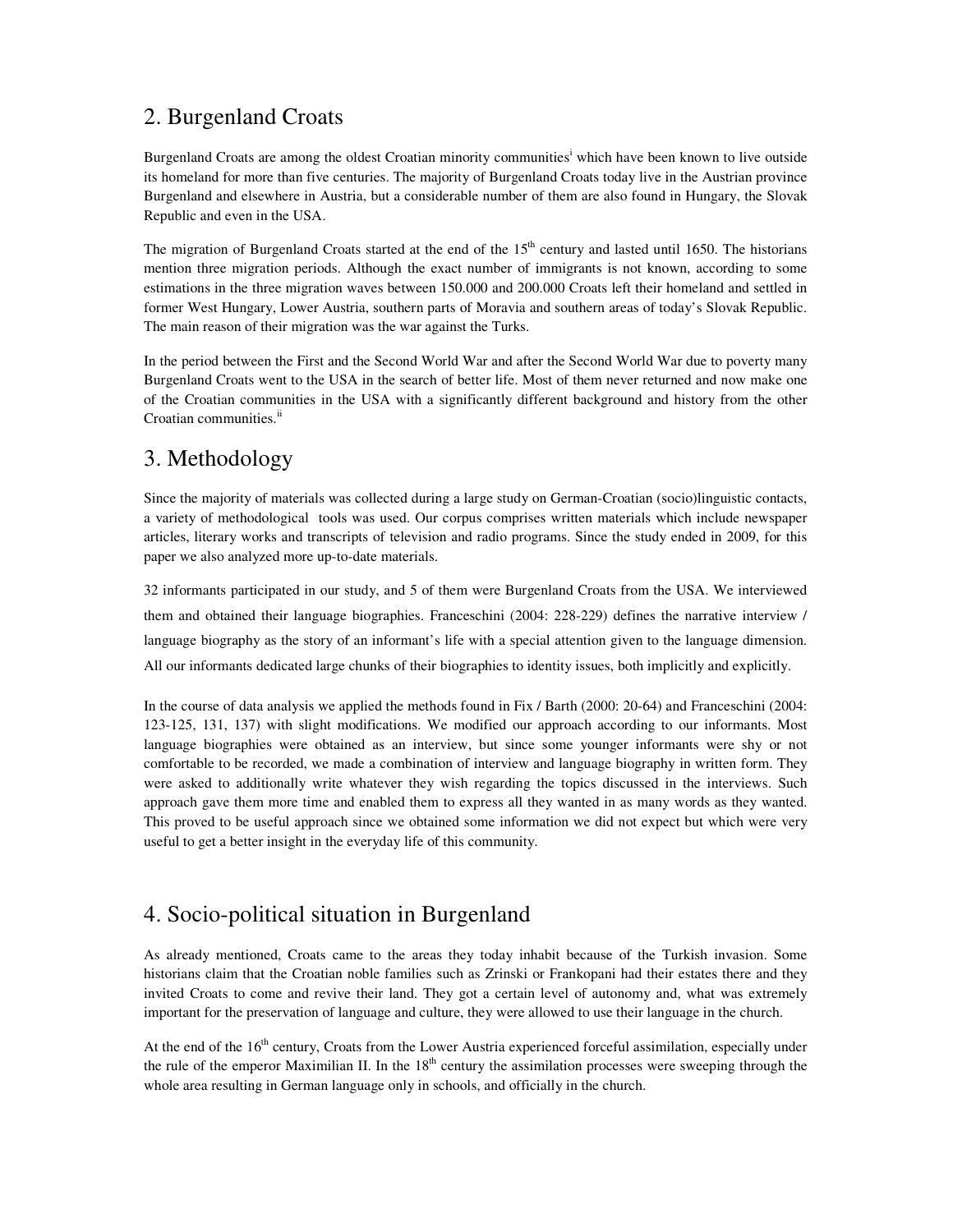In the so called Westungarn (Western Hungary), Croats were not under assimilation pressure. There was even a tendency that the local priests know the language, i.e. dialect of the village they are "doing their service" in. But from the end of the  $19<sup>th</sup>$  century there were some attempts to ban Croatian from schools and all the teaching should be done in Hungarian only.

After the First World War and the major political changes in Europe, Burgenland Croats also experienced significant changes. Until 1919 Burgenland Croats lived in the former Habsburg Empire. The Treaty of Saint Germain and Trianon brought the end of the Burgenland, and Austria got Burgenland parts of Westungarn. At the same time the Czechoslovakia was founded, and Burgenland Croats were separated into three states. Today they also have different rights depending on the state they live in (Austria, Hungary or the Slovak Republic).<sup>iii</sup>

New borders and the new political map had a major impact on the Burgenland Croats. Over the night they lost their cultural centres, their capital and had to adapt to new conditions. That also had the influence on their identity, which is even today mentioned by the old generation.

At this point it is also important to mention the great migration wave from Burgenland to the USA. Soritsch (1987: 77) claims that due to poor economic conditions, around 1900 some 33.000 Burgenland Croats left for the USA, Canada and South America. One fifth returned 1929 because of the major US crisis. Between the First and the Second World War another 25.000 Burgenland Croats went to the USA, followed by 6.000 after the Second World War. According to some estimation, today there are 100.000 Burgenland Croats in the USA. The largest number of them lives in Chicago.

# 5. (Ethnic / minority) identity

In the analysis of our materials we tried to make a clear distinction between the individual and collective identity. But we came to the conclusion that based on the stories and features of individual identities / identities of individuals we could draw conclusions on the Burgenland Croatian identity in general / collective identity. It is not always possible to make general remarks, but in most cases we could easily single out similarities or even same opinions and attitudes, especially among the members of the same generation.<sup>iv</sup> Nevertheless, the more time we spend in with this community, the more obvious it became that in some aspects we could recognise not only *intergenerational identity* but *intragenerational identity.* These terms suggest that not only the members of the same generation display common identity features, but the same building blocks of Burgenland Croatian identity are found in all generations.

For Burgenland Croats, regardless of the generation, the most important factor which forms their identity is the language, but they also stress the importance of their tradition and culture for its preservation. Although in the course of our study we have focused on Burgenland Croats from Austria, with the exception of the five informants from the USA, in the narratives and language biographies of most of our informants several layers of ethnic identity can be recognized. The dominant identity would be their *local identity*. They express close connection with their birthplace, i.e. their village. Their local identity constitute their families, the local community, the language, be it their idiolect or local dialect, and cultural and artistic associations. On the second level there is *Burgenland Croatian identity* both in the narrow and in the broad sense. Burgenland Croatian identity in the narrow sense signifies the identity of Burgenland Croats in Austria, whereas in broad sense it comprises Burgenland Croats from all three states. Although Burgenland Croats do not identify themselves with the Croats form their *old homeland*, the majority still feels the connection to their roots and, the identity in broad sense could even be labelled as *Croatian identity*. The third level would be *Austrian identity*, since our informants do not consider themselves a minority group, but Austrians, which is primarily the case with younger generations.

# 6. Burgenland Croats in Burgenland on identity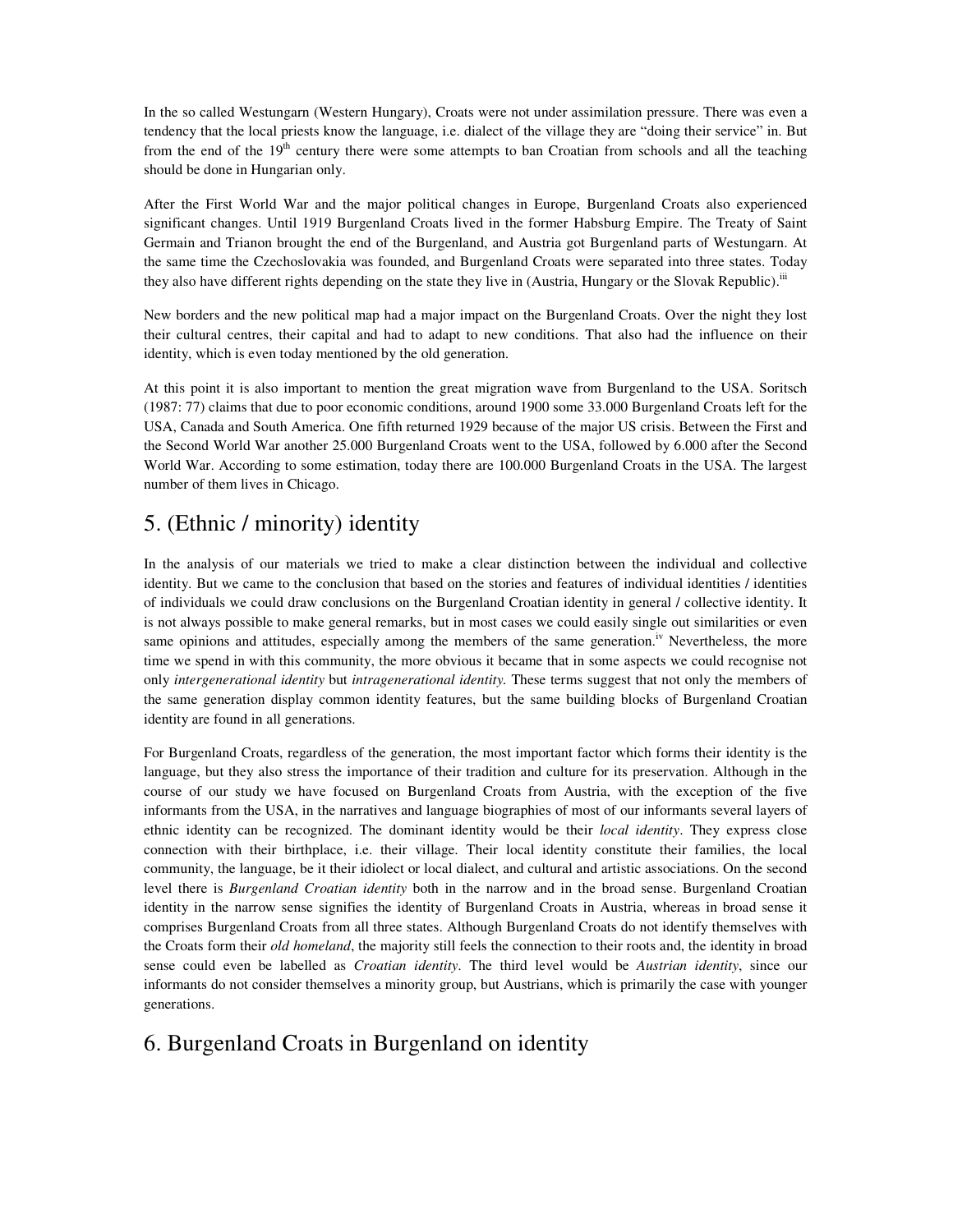Most of our informants and other members of the Burgenland Croatian community we came in contact with are very proud of their roots which, in their opinion, constitute the pillars of their identity. They say that they are Burgenland Croats as long as they nurture their mother tongue, which is Burgenland Croatian.

In the magazine *Novi glas* (2/2011: 4) Lukas Kornfeind summarizes opinions we have heard from many different sides and read about in their language biographies and personal narratives:

"[...] our identity is most important for the survival of our community... The following factors are crucial for establishing and strengthening our identity: language use in general, language prestige and its economic value, but also relations to the *old home* and presence in the media. As far as the language use is concerned, the number of speakers is dropping, and consequently the language has less positive influence on our identity. But we all have the opportunity to encourage our friends to learn our language or to use it again, although some of them have already *lost* it.

The prestige of our language directly depends on the language use. We have to enhance its prestige both within our community and on the outside. Over the last few decades our language has been gaining on prestige, but we have to show the others, that it is *in* to talk Burgenland Croatian.

The economic value has been put aside. There are numerous Burgenland Croatian companies, but their owners neglect their roots. How could our people learn the value of our language? All the Burgenland Croatian companies should have Burgenland Croatian signs and choose Burgenland Croats as their workers and partners.

As for the representation in media, we all know that there should be much more media.

Our relations with the *old homeland* are still not the way they should be. We feel stronger bonds with Austria (at least we, Burgenland Croats on the Austrian side). But for the last few years we can observe growing identification with the *old homeland* which should not be underestimated. Our identity has suffered a great deal due to alienation and detachment both from the *old* and the *current homeland*. We were not Croats because we spoke differently, but we were not Austrians because we had a bad command of German. Politicians took advantage of this disparity and assimilated a significant number of Burgenland Croats..."<sup>v</sup>

But some younger Burgenland Croats admit that they are feeling more comfortable when speaking German. Even in their personal stories it seems that they are still uncertain about their mother tongue. Our informant who is now 31 in her language biography wrote:

Burgenland Croatian is definitely my mother tongue. It is for me the language of family and everything connected to the family. But since I've obtained my education in German only, I have to admit that I feel more confident with German because in German I can express everything I want. I guess I could also express myself equally in Burgenland Croatian... I think I am bilingual and I could say that German is also my mother tongue to a certain extend.

Our 27-year-old informant is also aware of the close connection of language and identity, and feels the need to say that she is still Burgenland Croat regardless the language:

In my dreams I speak German, when I am thinking about something, I think in German, when I started writing poetry, all my poems were in German. I find Burgenland Croatian to be my mother tongue, but the first language that always crosses my mind is German. This does not mean that I am less Burgenland Croatian than the others. I am a Burgenland Croat with all my heart, maybe even bigger one than the ones who do not come from a bilingual family.

When discussing identity issues, most informants dwell upon Burgenland Croatian identity in the Austrian context. Here is a part from the language biography of a 31-year-old informant in which she compares Burgenland Croatian and "Austrian community".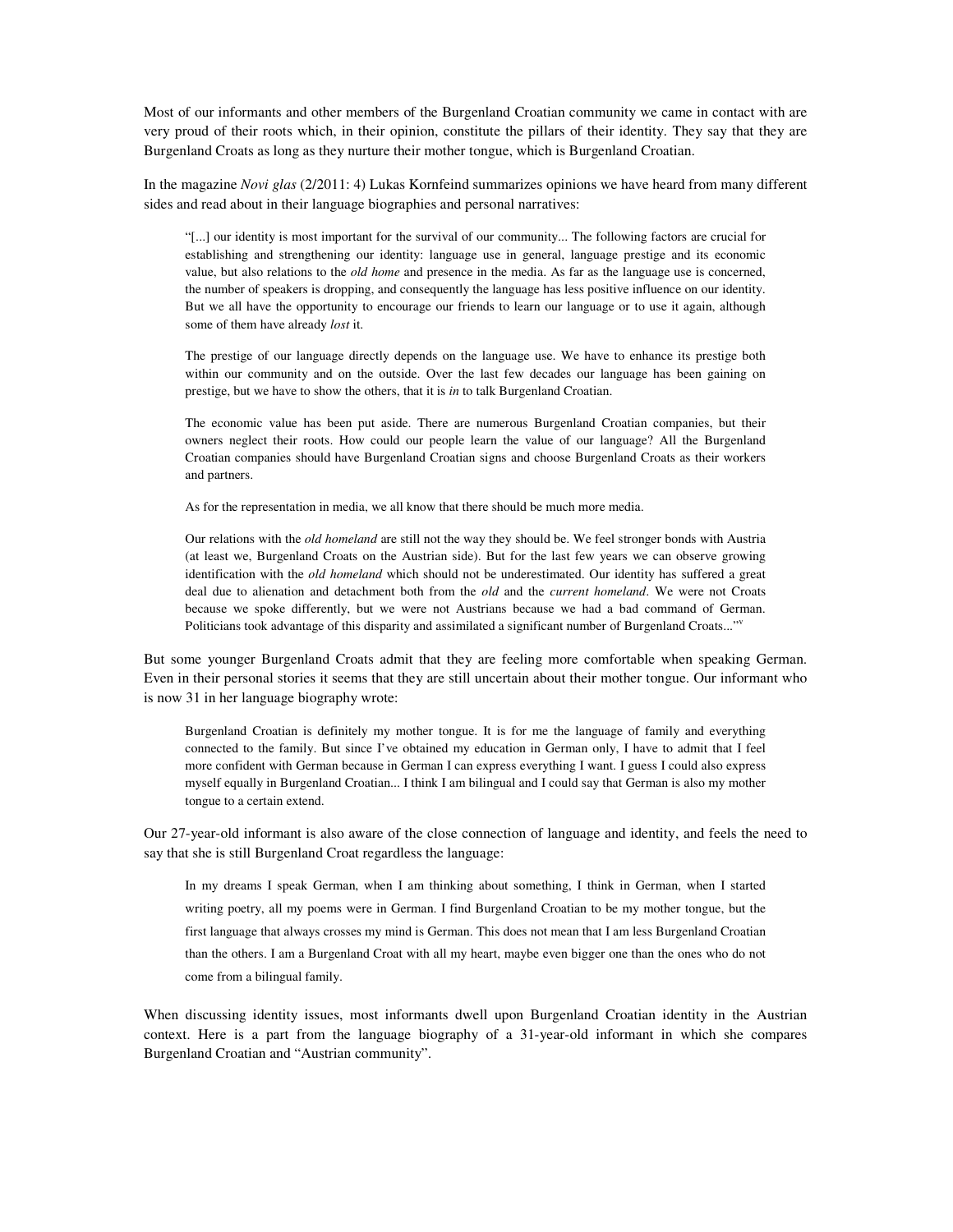In my opinion, Burgenland Croats are not so different from the "rest" of the Austrian community; they only have an additional language. The situation is rather homogenous, but I would say that Burgenland Croats in general are the constituent part of the Austrian society.

Maybe I could divide it like this (that is only my thesis): their political identity is Austrian – they participate in the Austrian society, politics, etc., but their cultural identity is Burgenland Croatian, i. e. some kind of mixture of the Austrian and Burgenland Croatian. I would say the same for the language identity.

This informant recognises another Burgenland Croatian community in Austria – the one in Vienna.

The Burgenland Croatian community in Vienna is pretty interesting: on one side there are Burgenland Croats who have been living in the capital for two or three generations, and on the other side there are the ones who came later, for example to study.

It seems to me that Vienna became "cultural centre" of Burgenland Croats. This is at the same time rather problematic because Vienna and Burgenland are now "in conflict".

Our 23-year-old informant mentions the aspects in which he can see that Burgenland Croats are different from Austrians:

According to some criteria Burgenland Croats are probably different from Austrians. The culture as such is a very wide concept, and I think that there are certain differences in some parts of "culture" we live. The customs, mostly the ones connected to the catholic year, are in some points different from the Austrian. The weddings and similar events have a different tradition. A great difference is national music and dance, folklore, although, like everywhere, we can observe foreign influences – German, Slovak and Hungarian culture...

One of our youngest informants, who was 19 when we interviewed her, claims that Burgenland Croats resemble more Croats in Croatia than Austrians.

I think that Burgenland Croats in general are different from others, since every part of Austria has different mentality. But when we are together, we sing and dance a lot, which is more similar to Croatian ways.

The best conclusion of this part would be a quote from Michael Hirschler's text on pessimism among Burgenland Croats found in *Novi glas* (2/2012: 19):

We are not allowed to fall into resignation due to our current situation. We have to pick up our strength and continue to cherish the value of our language instead of complaints that everything was lost. Because if we keep complaining, everything will be lost and the language, culture and identity of Burgenland Croats would disappear.

Once again we see how the trefoil of language, culture and identity, which most Burgenland Croats are aware of.

#### 7. Burgenland Croats in the USA on identity

In our study we came into contact with five informants whose parents or grandparents left the Hungarian part of Burgenland for the USA. As opposed to Burgenland Croats in Austria, our informants from the USA assimilated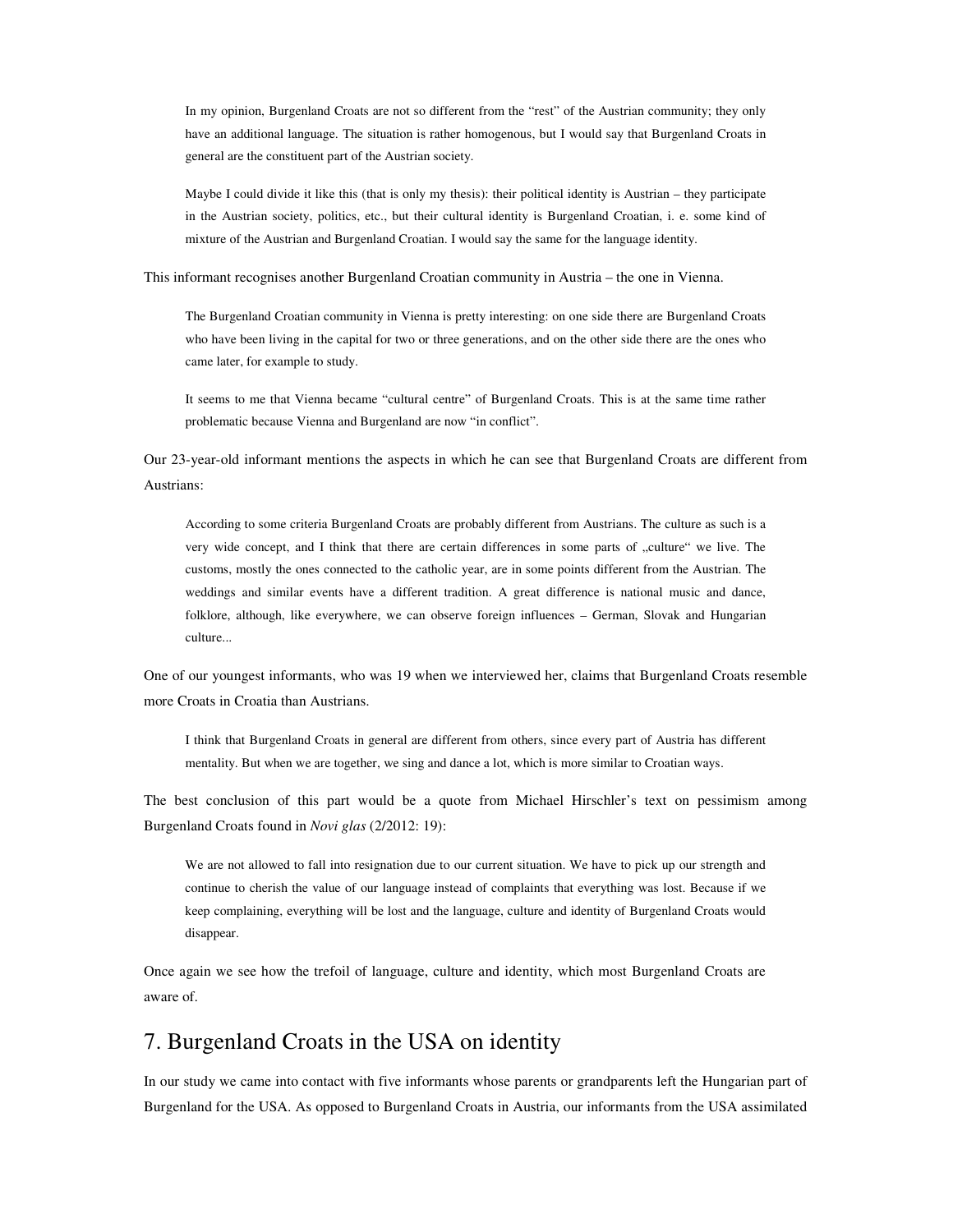to the mainstream culture. Although they are aware of their roots and are familiar with personal stories and history of their ancestors and family, they consider themselves Americans<sup>vi</sup>. Especially in terms of language use, the situation is very similar in all Croatian communities abroad. In some cases the second generation already does not speak Croatian, or speaks it rather poorly. Even though they usually keep at least a part of their Croatian identity, it is something they inherited. In this context, Burgenland Croats in Austria are really unique group.

Our informant S.G. (53) claims:

I feel like a Hungarian-Croat. My parents and grandparents would feel the same. I don't feel like a member of a minority group in America. I do feel this way though if I visit Burgenland, Austria. I have no negative experiences, and I have never been ashamed of my roots... if anything... just the opposite.

Informant J.L. (42) shares a similar view:

I feel like both. I am American with 50% of my ethnic heritage from the Burgenland/West Hungarian Croatian community. I am very proud of my roots. When I was a child, some children from different ethnic backgrounds would make fun of the names ending in "-its" but it never bothered me since our community was so strong.

Informant J.D. (43) also expresses a pride of her background, but remembers that she had some problems with it when she was a child:

I know that I'm an American but think of myself differently than others because of my background. I have a Hungarian flag that I fly on Hungarian national holidays but know I'm Croatian too. I have great pride in my ancestry and appreciate how much my parents have accomplished. My parents always spoke about "the Hungarians" when talking about growing up, which were people from outside Szentpeterfa.

There were so many people in my town growing up that were Croats from Hungary and I knew of quite of few children my age whose parents were from Szentpeterfa, so I didn't have any negative experiences as I grew up. When I was little I used to be a little embarrassed when my mom would yell at me in Croatian and say she was going to use the "kuhaca" (wooden spoon, unsure of spelling) when I was playing with my "American" friends.

The oldest of our American informants, F.T. (70), gave us a very detailed interview. E will quote just a part which deals with the identity.

We live and feel as Americans with an ethnic background and do not in the least considered ourselves to be a minority. Our nation is truly a "melting pot" of humanity and we accept each other for what we are and question not where we are from. Even if an individual speaks with a noticeable accent would anyone question them as to who they are and where they come from. We consider them to be an American and accept them for whom they are!

I would suspect that was not the case with our parents or grandparents who initially "broke ground" in America. They spoke a different language, lived in groupings of people with similar ethnic backgrounds, and worked their way into being accepted as Americans. They were hard working, God fearing people who instilled that same culture into so many of us.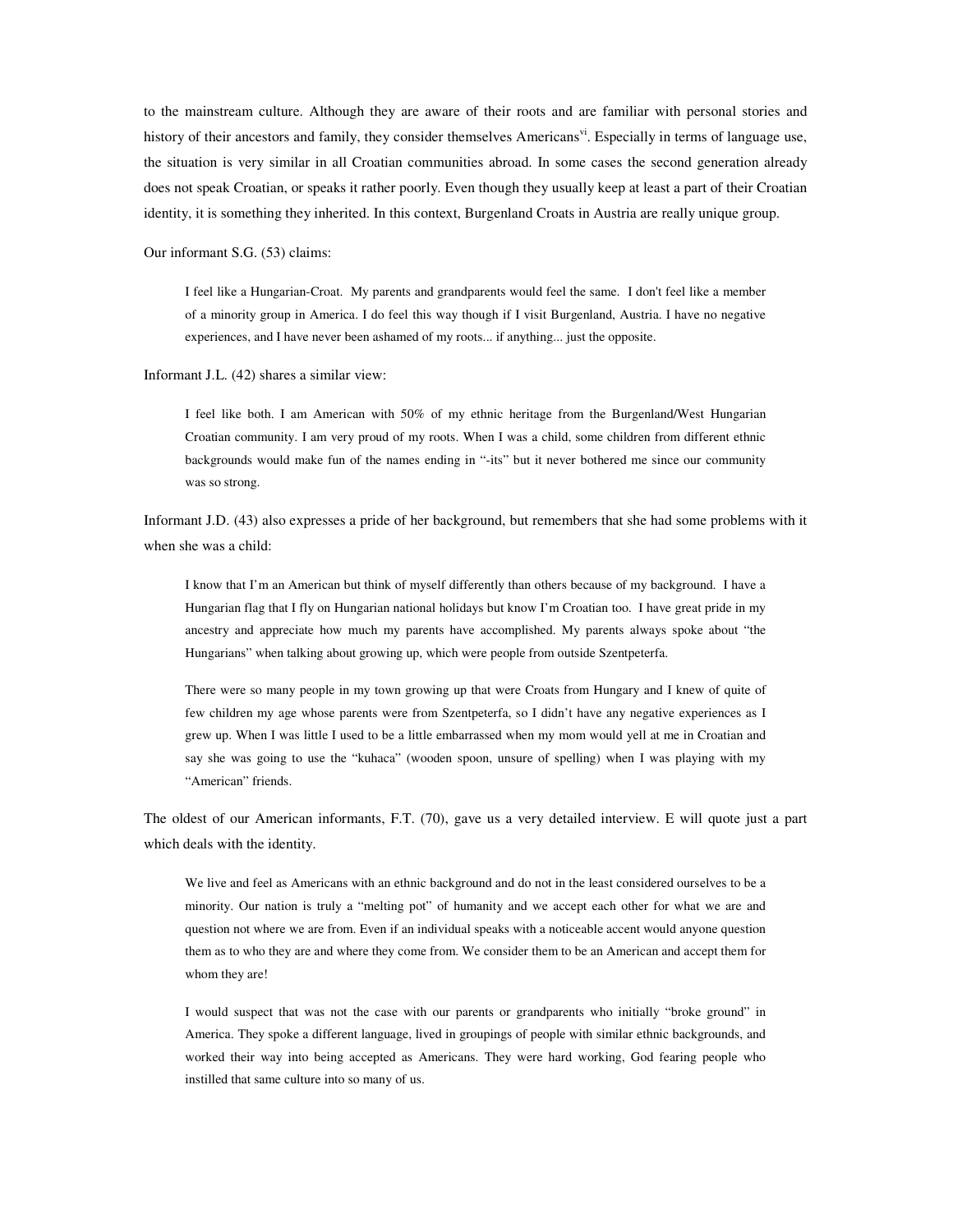I can remember being called a "Kroboten" in my youth which was not meant to be taken as a token of esteem! However, we were quick to refer to our antagonists in similar ethnic ways and for the most part, such expressions just "rolled off of our backs" and left no stigmas. I can state with the utmost candor that I was never ashamed of my heritage or roots. I consider that my heritage was an assist and not a detriment [...]

We should also point out that Burgenland Croats from the USA are "twice removed" from their original homeland which resulted in a significant change of perspective. Whereas Burgenland Croats from Burgenland see Croatia as their old homeland, for those in the USA the old homeland is Burgenland, and they do not mention Croatia at all.

### 8. Outsiders' perspective on Burgenland Croatian identity

The attitude of one informant who wrote her personal story at the age of 24 at first came as a surprise, but in discussions with other Burgenland Croats, we noticed that some others, though in much milder form, share her opinion. Young people from active and vocal Burgenland Croatian families are under strong influence of their parents, grandparents and older generation in general. Although most of them are really proud of their Burgenland Croatian identity, whichever form it may take, with some of them at some instances it seemed that they are anxious to say all they wanted to share. This may be due to the fact that almost everyone knows everyone in the community and no anonymity could be guaranteed. But at the same time some feel responsibility and obligation towards their family and community and do not want to let anyone down.

80% of my friends are not Burgenland Croats because many Burgenland Croats are very conservative. They play *tamburica* or dance in one of the Burgenland Croatian societies, and I have aversion to it. For me, it does not represent the Burgenland Croatian culture. I am ashamed of it because most of people "outside" have an impression that we are all like that. We are always smiling, we are a bit silly, we are singing and dancing and that is it… I am convinced that many Croats who come to Burgenland think that we are "slow" and funny caricatures. I do not blame them – I would share their opinion.

This passage from a language biography introduces another point of interest: Burgenland Croats dwell upon how people from "outside" perceive Burgenland Croats, in which we get perspective within perspective.

In this context the (family) name as a powerful mechanism of identity construction comes into play.

Many Burgenland Croats with family names in which the Croatian origin is still recognizable write their family names in two versions<sup>vii</sup> – (Burgenland) Croatian and "foreign", e.g. Sučić and Szucsich. This phenomenon should be examined more thoroughly, but we have not noticed that any of our informants were ashamed of their roots or that any of them were trying to "camouflage" their family names. One of the reasons they often mention is simply to make it easier for Austrians to pronounce them.

When discussing family names, we have to mention that in Burgenland we met a Croat who came to Burgenland as a young boy during the war in Croatia. He stayed there, learned Burgenland Croatian and married a Burgenland Croat. Though it is not a custom for a husband to have his wife's family name, he now has two family names, and his wife's comes first. He says that he decided to do that because Austrians could not pronounce his family name.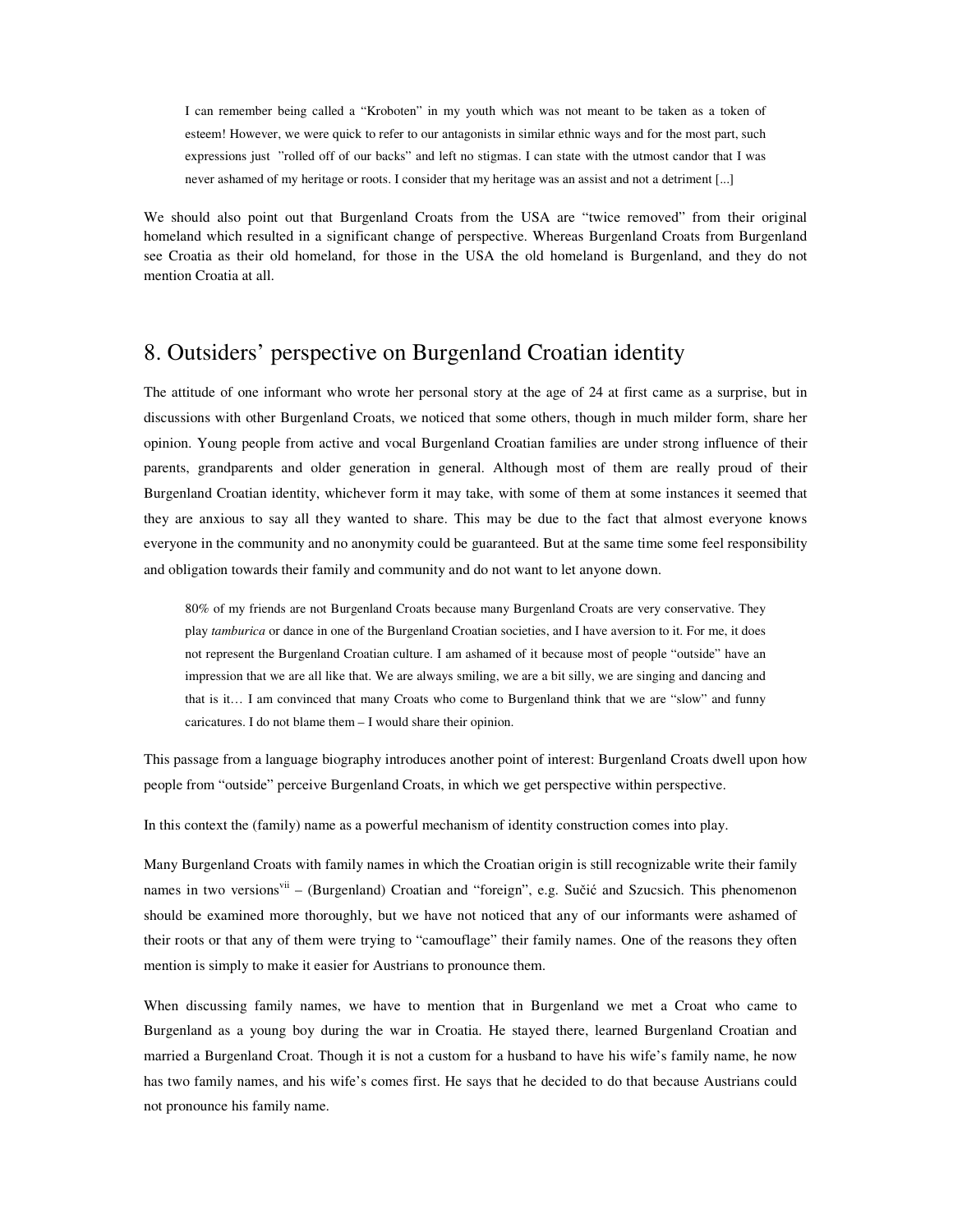But in the course of our research we noticed that (family) name for Burgenland Croats is an important feature of their identity. In all our correspondence they used Croatian version of their names, especially the older ones, because this made it more intimate. It was a sign that we all our Croats.

As for those who today bear Austrian surnames, they usually have Austrian names too, or at least "austrianized" or internationalized version (e.g. Katharina). Younger informants admit that it is much easier when they have Austrian names because German is their first language or second mother tongue and with Austrian names no one notices that they are foreigners.

Although this is not the case with our informants, cases like the one we will mention obviously do exist, since we find it in a relative new novel written by Petar Tažky (1995: 11). One of the protagonists, Heidi Petrovits, is ashamed of her roots, and she is hiding behind her name. She says that Heidi was an old German name, and that she "adjusted" her family name to sound more Austrian than Petrović. But at the funeral, when all the emotions come to surface and when she meets other Burgenland Croats, she is not ashamed anymore.

Grandma Reza also wrote her surname Petrovits, but she pronounced it Petrović. But in school I say I am Petrovic. First, I do not want that people think I am a child of some guest worker from Bosna, and secondly Petrovic sounds more Austrian than Petrović. Besides, Heidi is an old German name. Why should I mix German name with Croatian surname? Yes, I admit, I am a bit of ashamed of my background. But on the funeral of grandma Reza I did not feel ashamed.

### 9. Conclusion

In this paper we have discussed various aspects of Burgenland Croatian community. As it can be seen from our research, this is a very complex topic which cannot be covered by only one paper. Some language biographies can be analyzed as case studies for themselves, but our aim was to give a general overview and to show which factors came into play when discussing the issues of (minority or ethnic) identity of Burgenland Croats ranging from language and culture through tradition to the (family) name.

The overall situation gets even more complicated when we (re)consider all the socio-political and historical aspects which have posed additional problems. Ultimately, we cannot neglect a large number of Burgenland Croats who today live in the USA. Even though they are more similar to other Croatian minority groups, their ancestors are still Burgenland Croats and they have Burgenland Croatian roots.

#### Literature:

Ernst, August (1987): *Geschichte des Burgenlandes*. Wien: Verlag für Geschichte und Politik.

Fix, Ulla / Barth, Dagmar (2000): *Sprachbiographie.* (= Leipziger Arbeiten zur Sprach- und Kommunikationsgeschichte, Bd. 7). Frankfurt am Main: Peter Lang.

Franceschini, Rita (2004): Sprachbiographien: das Basel-Prag-Projekt (BPP) und einige mögliche Generalisierungen bezüglich Emotion und Spracherwerb. U: Franceschini, Rita i Miecznikowski, Johanna (eds.): *Leben mit mehreren Sprachen / Vivre avec plusieurs langues. Sprachbiographien / biographies langagières*. Berne: Peter Lang, Editions scientifiques européennes.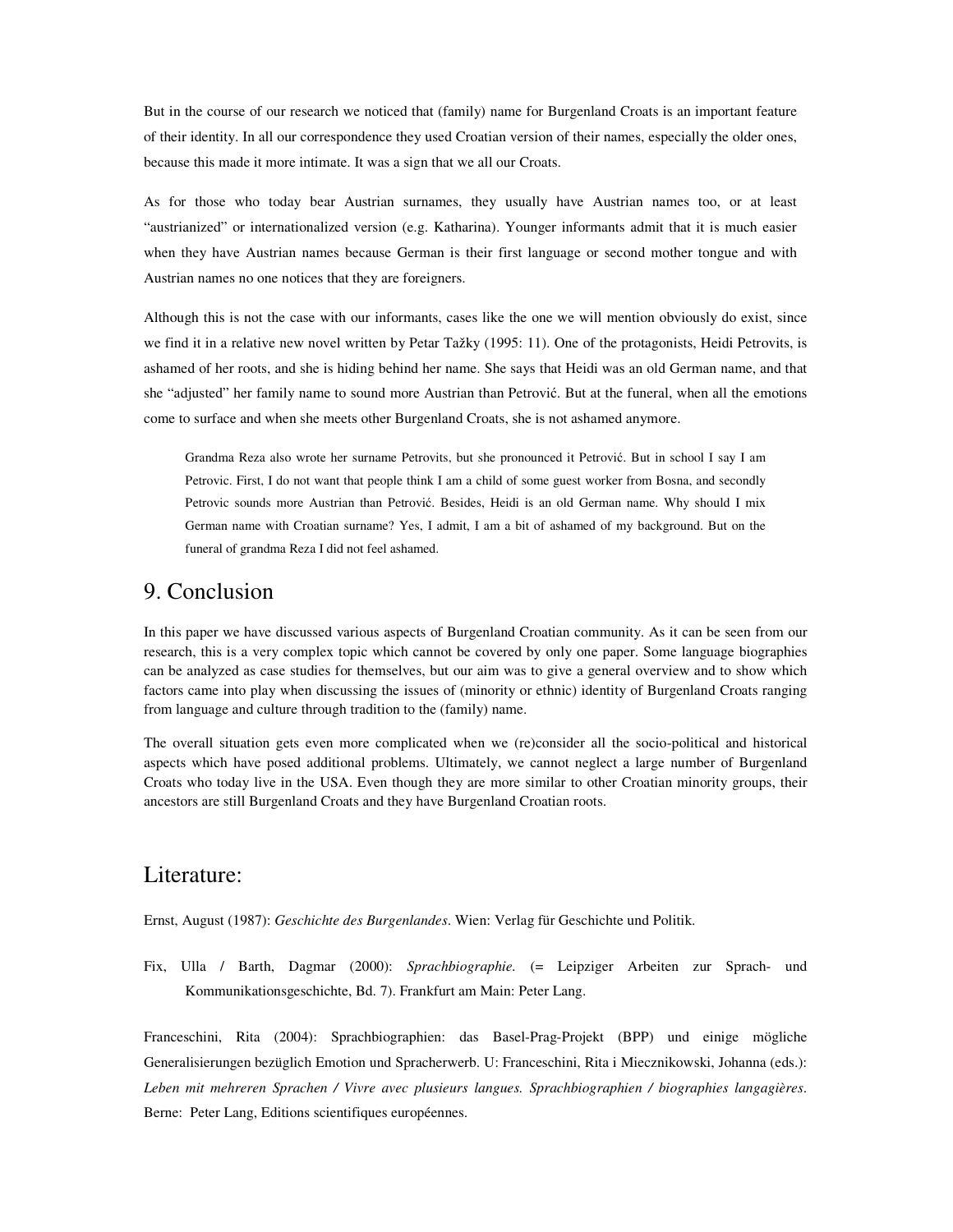- Polzer-Srienz, Mirjam (2009): *The Representation of Small Ethnic Groups by State Bodies: The Case of Austria and Slovenia*. In: (Hidden) Minorities. Language and Ethnic Identity between Central Europe and Balkans. Studies on South East Europe. Christian Promitzer, Klaus-Jürgen Hermanik und Eduard Staudinger (eds.). Wien/Berlin: LIT Verlag
- Ščukanec, Aleksandra (2011): *Njema*č*ko-hrvatski jezi*č*ni dodiri u Gradiš*ć*u.* Zagreb: Hrvatska matica iseljenika.
- Tažky, Petar (1995): *Ferije na Dobrom Polju.* Dobro Polje južna Moravska-Guttenfeld: Hrvatsko Štamparsko Društvo.
- Tobler, Felix (1995): Povijesne snage. In: Kampuš, Ivan (ed.): *Povijest i kultura gradiš*ć*anskih Hrvata*. Zagreb: Nakladni zavod Globus.
- Treichel, Bärbel (2004): *Identitätsarbeit, Sprachbiographien und Mehrsprachigkeit.* Frankfurt am Main: Peter Lang Verlag.

Ujević, Mate (1934): *Gradiš*ć*anski Hrvati*. Zagreb: Hrvatsko književno društvo svetoga Jeronima.

Valentić, Mirko (1970): *Gradiš*ć*anski Hrvati od XVI. stolje*ć*a do danas*. Zagreb: Povijesni muzej Hrvatske, Medicinska naklada.

Vranješ-Šoljan, Božena (2005): *Gradiš*ć*anski Hrvati: izme*đ*u tradicije i suvremenosti*. Zagreb: Educa.

magazine Novi glas, HAK, 2/2011 and 2/2012

Aleksandra Ščukanec, PhD, is a senior research assistant at the Department of German Language and Literature at the Faculty of Humanities and Social Sciences in Zagreb, Croatia. Her main interests are language contacts, text and discourse analysis and subtitling. Her doctoral thesis *German-Croatian Language Contacts in Burgenland: Sociolinguistic, Systemic Linguistic and Language Biographical Aspects* was published in 2011. The list of all the works and conferences can be found in the Croatian scientific bibliography (http://bib.irb.hr/lista-radova?autor=296830).

E-mail: ascukane@ffzg.hr

 $\overline{a}$ 

<sup>&</sup>lt;sup>i</sup> Karaševo Croats in Rumania are the oldest Croatian Diaspora.

<sup>&</sup>lt;sup>ii</sup> A historical overview and more about Burgenland and Burgenland Croats can be found in Ernst (1987: 201-202; 249), Ščukanec (2011: 17-50), Tobler (1995: 38-42), Ujević (1934: 8-9), Valentić (1970), Vranješ-Šoljan (2005), etc.

iii On normative minority protection in Austria see Polzer Srienz, Mirjam (2009: 63-66)

iv See also Treichel, Bärbel (2004: 75-77)

v Translated from Burgenland Croatian by the author.